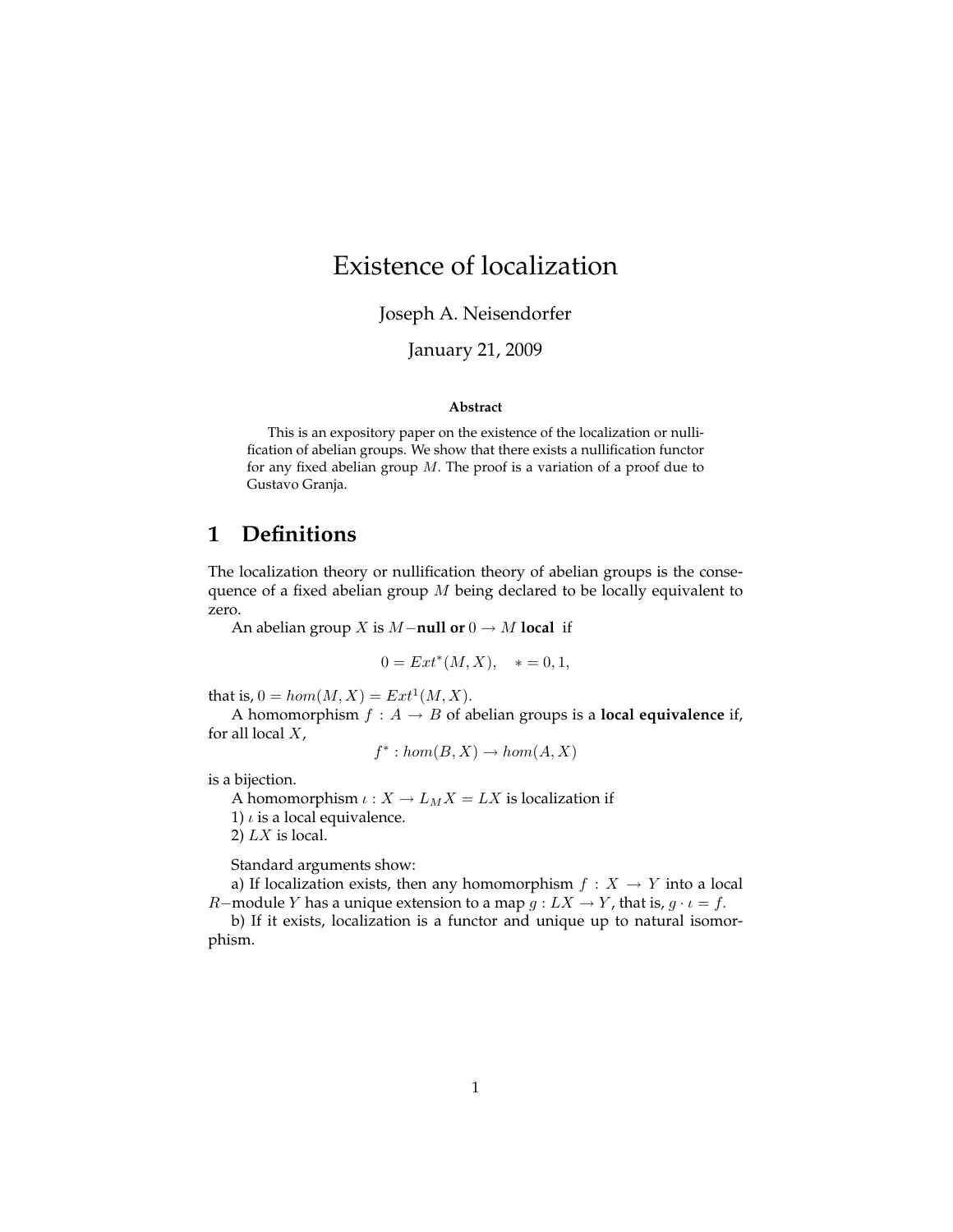## **2 Preliminaries on mapping cones and chain homotopy classes of maps**

Let  $f : A \to B$  be any chain map of complexes. The mapping cone  $C_f = B \oplus sA$ is the chain complex with differential  $\overline{d}$  given by

$$
\overline{d}b = db \quad b \in B
$$

$$
\overline{d}(sa) = -s(da) + fa, \quad a \in A.
$$

Let

 $A \xrightarrow{f} B \xrightarrow{\iota} C_f \xrightarrow{j} sA$ 

be the natural sequence of maps of chain complexes. It is clear that

**Lemma: There is a chain homotopy**  $\iota \circ f \simeq_D 0 : A \to C_f$  given by

$$
Da = sa, \quad a \in A.
$$

Let  $Y$  be any chain complex and let  $[A, Y]$  denote chain homotopy classes of maps from  $A$  to  $Y$ . Then:

Lemma: If  $g : B \to Y$  is a chain map, then  $g \circ f$  is chain homotopic to zero, **that is,**  $g \circ f \simeq_D 0$  **if and only if**  $g$  **extends to a chain map**  $G : C_f \to Y$ .

In the above lemma, the correspondence between  $D$  and the extension  $G$  is given by

$$
G(sa) = D(a), \quad a \in A.
$$

Lemma: If  $g : C_f \to Y$  is a chain map, then there is a chain homotopy  $g \circ \iota \simeq_D 0 : B \to Y$  if and only if there exists a chain map  $G : sA \to Y$  such **that there is a chain homotopy**  $G \circ j \simeq_E g : C_f \to Y$ .

Given the homotopy D in the above lemma, we define a chain map  $\overline{g}$  :  $C_f \rightarrow Y$  by

 $\overline{g}b = qb, \quad b \in B, \quad \overline{g}(sa) = D(fa), \quad a \in A.$ 

Then  $g - \overline{g} = G \circ j$  for a chain map  $G : sA \to Y$  and  $\overline{g} \simeq_F 0$  via the chain homotopy

 $Fb = Db, b \in B, F(sa) = 0, a \in A.$ 

The implication in the other direction is obvious.

Hence,

**Corollary: The sequence of chain homotopy classes of maps is exact:**

$$
[A,Y] \stackrel{f^*}{\longleftarrow} [B,Y] \stackrel{\iota^*}{\longleftarrow} [C_f,Y] \stackrel{j^*}{\longleftarrow} [sA,Y].
$$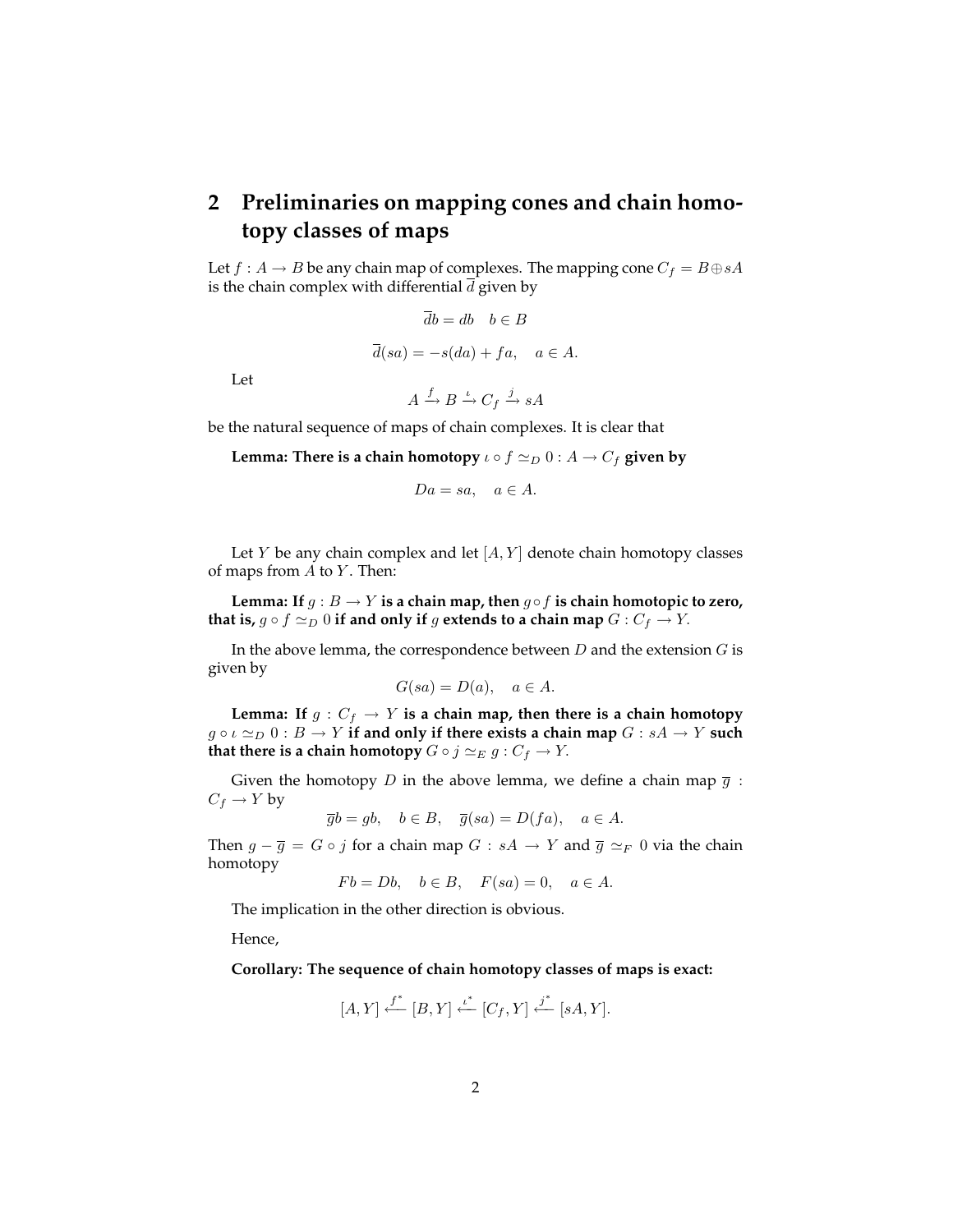### **3 Localization exists**

Suppose that an abelian group  $M$  has a free resolution:

$$
0 \to P_1 \xrightarrow{d_1} P_0 \xrightarrow{\epsilon} M \to 0.
$$

Then, if  $X$  is any other abelian group,

$$
0 \leftarrow Ext(M, X) \leftarrow hom(P_1, X) \leftarrow hom(P_0, X) \leftarrow hom(M, X) \leftarrow 0
$$

is exact.

Hence, if we regard  $M$  and  $X$  as complexes concentrated in degree  $0$ , there is an isomorphism

$$
hom(M, X) \xrightarrow{\simeq} hom(P_*, X) = [P_*, X]
$$

where  $hom(P_*, X)$  is the module of degree 0 chain maps and  $[P_*, X]$  is the module of chain homotopy classes of chain maps.

If we denote by  $s^{-1}P_*$  the desuspension of the complex  $P_*$ , then there is an epimorphism

$$
hom(s^{-1}P_*, X) \to Ext^1(M, X)
$$

and a resulting isomorphism

$$
[s^{-1}P_*, X] \xrightarrow{\simeq} Ext^1(M, X)
$$

where  $[s^{-1}P_*, X]$  is the group of chain homotopy classes of chain maps.

Given an abelian group  $X$ , we define an abelian group  $X_H$  by requiring

$$
\bigoplus_f M \xrightarrow{F} X \to X_H \to 0
$$

to be exact where F is the sum of all the homomorphisms  $f : M \to X$ . It is clear that the map

$$
hom(M, X) \to hom(M, X_H)
$$

is zero and that  $X \to X_H$  is a local equivalence.

Given an abelian group Y we define a positively graded complex  $Y_E$  by taking the mapping cone of the map of complexes

$$
\bigoplus_{g} s^{-1} P_* \xrightarrow{G} Y
$$

where  $G$  is the sum of all maps of complexes

$$
g: s^{-1}P_* \to Y.
$$

Thus,

$$
Y_E=Y\oplus\bigoplus_g P_*
$$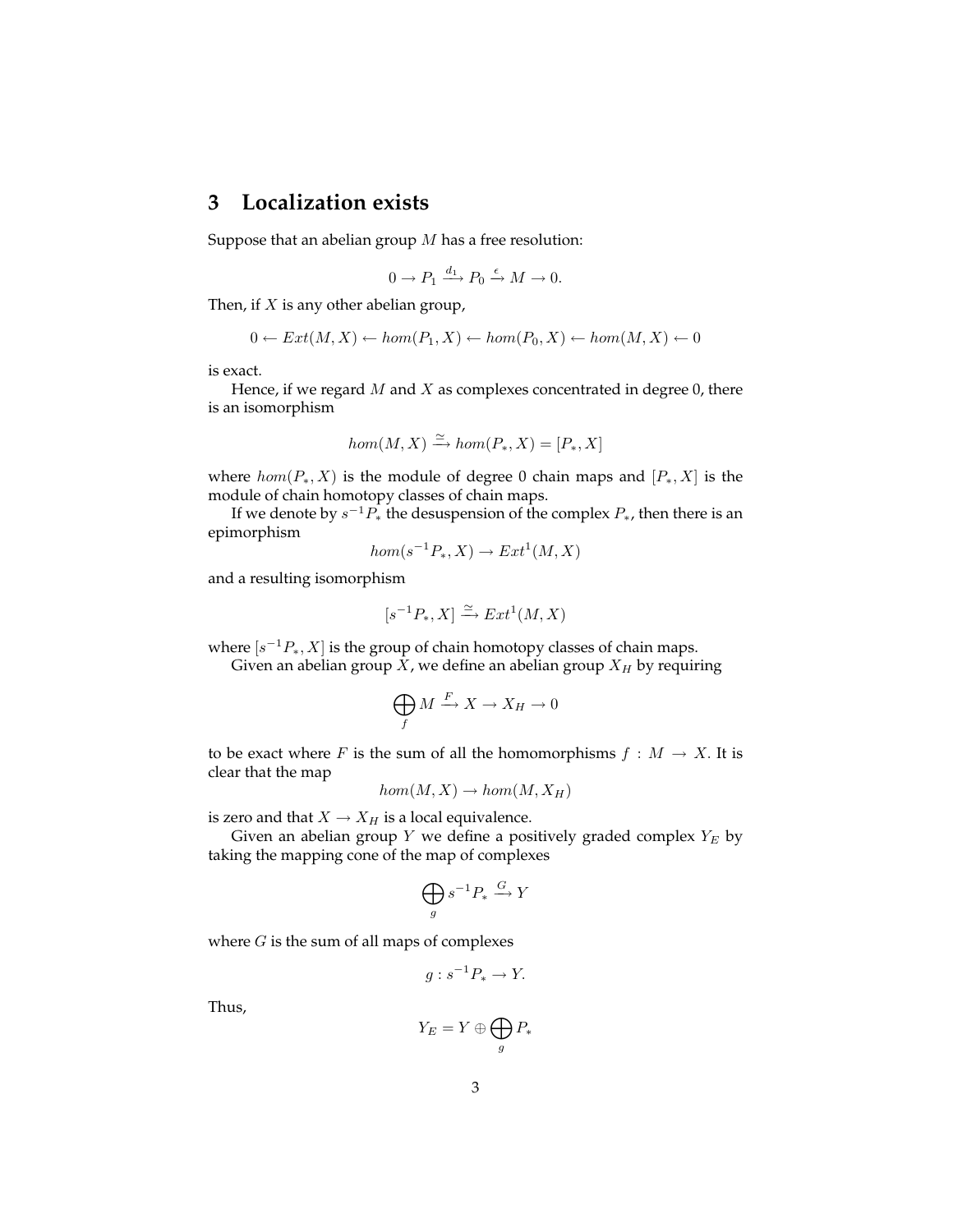with differential  $\overline{d}$  :

 $\overline{d}y = 0, \quad \overline{d}p_0 = 0, \quad \overline{d}p_1 = gs^{-1}p_1 - dp_1, \quad \overline{d}p_n = -dp_n, n > 1.$ 

We have a sequence of complexes

$$
\bigoplus_{g} s^{-1} P_* \xrightarrow{G} Y \to Y_E \to \bigoplus_{g} P_*.
$$

It is clear that the map

$$
Ext^1(M, Y) = [s^{-1}P_*, Y] \to [s^{-1}P_*, Y_E]
$$

is zero.

From the above sequence of complexes, we get for any abelian group Z, the exact sequence of chain homotopy classes of maps

$$
[\bigoplus_{g} s^{-1}P_{*}, Z] \leftarrow [Y, Z] \leftarrow [Y_{E}, Z] \leftarrow [\bigoplus_{g} P_{*}, Z].
$$

In particular, if  $Z$  is local, then

$$
hom(Y, Z) \leftarrow hom(Y_E, Z) \leftarrow 0
$$

is an isomorphism.

Given a positively graded complex  $W$ , we have a map of complexes

$$
W\to H_0W
$$

where  $H_0W = W_0/d_1(W_1)$  is the homology in dimension zero. The map

$$
hom(W,Z)\stackrel{\simeq}{\longleftarrow} hom(H_0W,Z)
$$

is an isomorphism for all abelian groups Z.

Finally, for any abelian group  $\overline{X}$ , we define the abelian group

$$
X_{+} = H_0((X_H)_E)
$$

so that we have homomorphisms

$$
X \xrightarrow{\iota_1} X_H \xrightarrow{\iota_2} (X_H)_E \xrightarrow{\iota_3} H_0((X_H)_E) = X_+.
$$

and we know that:

1)

 $X \to X_+$ 

is a local equivalence.

2)

$$
Ext^*(M, X) \to Ext^*(M, X_+)
$$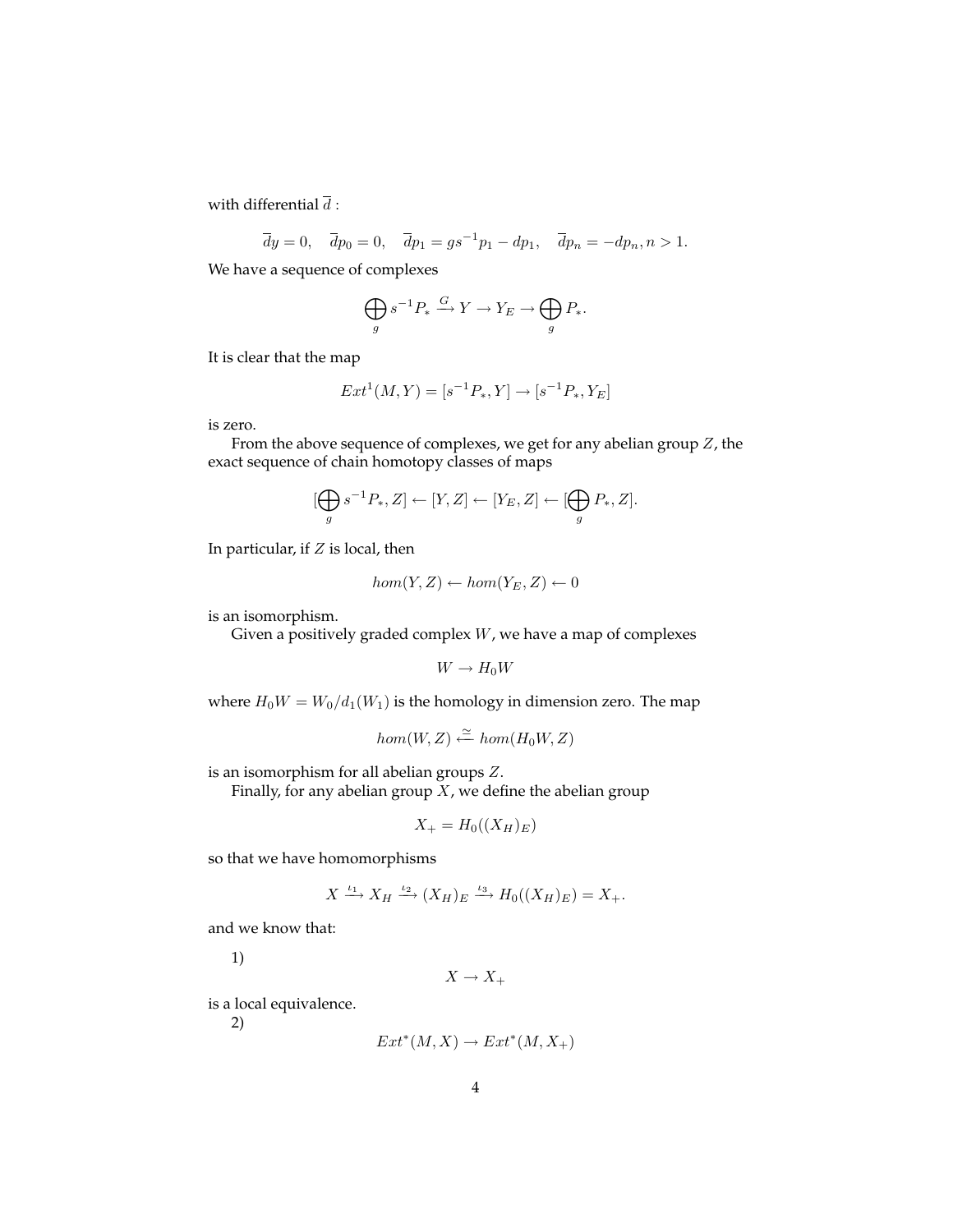is zero for  $* = 0, 1$ .

We now construct the localization  $LX$  by transfinite recursion.

First of all, let  $C$  be an infinite cardinal which is greater than or equal to the cardinality of a generating set of M. Then  $C \cdot C = C$  implies that C is greater than or equal to the cardinality of the free resolution  $P_* \to M$ .

We record the fact that  $C \cdot C = C$  implies that:

**Proposition: If** Γ **is the first ordinal or cardinality greater than** C **and** B **is a set of cardinality less than** C **consisting of ordinals less than** Γ**, then**

$$
\sup \mathcal{B} = \bigcup_{\beta \in \mathcal{B}} \beta < \Gamma.
$$

**Remark:** If  $C = \aleph_0$  is the cardinality of the integers, then  $\Gamma = \Omega$  the first **uncountable ordinal and the above proposition says that** Ω **is not a sequential limit of countable ordinals.**

Let  $\alpha$  be an ordinal and set

$$
X_0 = X
$$
  
\n
$$
X_{\beta} = (X_{\alpha})_{+}
$$
  
\n
$$
X_{\beta} = \lim_{\alpha < \beta} X_{\alpha}
$$
  
\nwhenever  $\beta = \lim_{\alpha \to 0} \alpha + 1$  is a successor ordinal  
\n
$$
LX = X_{\Gamma} \qquad \lim_{\alpha \to \Gamma} X_{\alpha}
$$

That is, the localization sits at the end of the process

$$
X = X_0 \to X_1 \to X_2 \to \cdots \to X_{\omega} \to X_{\omega+1} \to \dots
$$

$$
\to X_{\alpha} \to \cdots \to \lim_{\alpha < \Gamma} X_{\alpha} = X_{\Gamma} = LX.
$$

We claim that  $\iota : X \to LX$  is localization. We need to check that  $\iota$  is a local equivalence and that  $LX$  is local.

1) For all local  $Y$ ,

$$
hom(X_{\Omega}, Y) = hom(\lim X_{\alpha}, Y) = lim_{\leftarrow} hom(X_{\alpha}, Y) \simeq hom(X, Y)
$$

since an inverse limit of isomorphisms is an isomorphism. Thus,  $\iota$  is a local equivalence.

2) Let  $P_*$  is a free resolution of M with the cardinality of the resolution less than or equal to  $C$ .

Let  $f : s^i P_* \to X_\Gamma$  be any map of chain complexes with i equal to 0 or -1. For all elements  $x \in P_*$ , there exists an ordinal

$$
\alpha(x) < \Gamma
$$